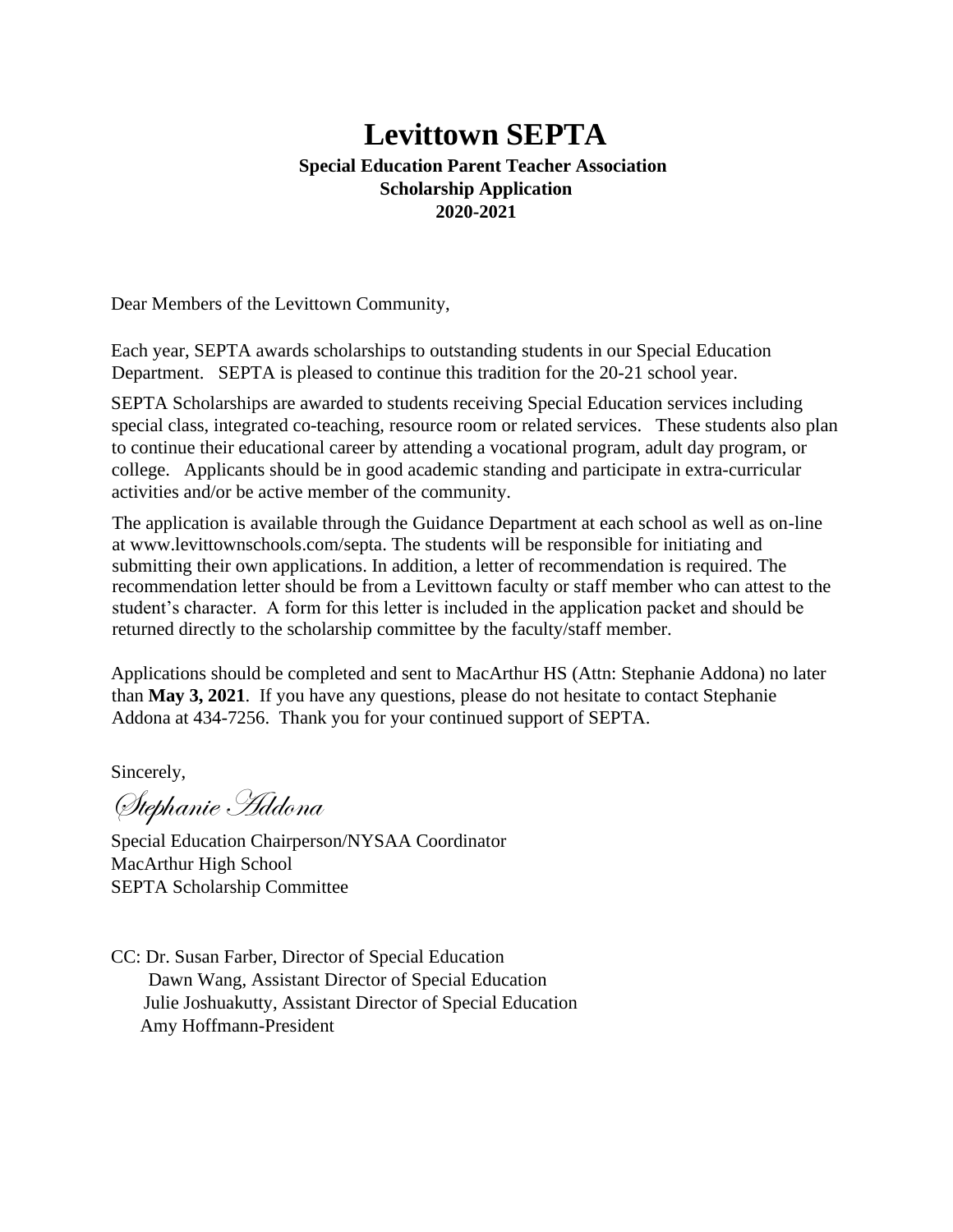## **Levittown School District SEPTA**

*Special Education Parent Teacher Association* 

### **SCHOLARSHIP AWARD APPLICATION**

Please complete all areas and return to Stephanie Addona at MacArthur High School by **May 3, 2021**. If you need additional room for any question please attach it on a separate sheet of paper.

**Student Name:** 

**High School:**

**Program:** 

| Academic Accomplishments: Please provide information on your academic           |  |
|---------------------------------------------------------------------------------|--|
| accomplishments (e.g. progress, awards, achievements etc.)                      |  |
|                                                                                 |  |
|                                                                                 |  |
|                                                                                 |  |
|                                                                                 |  |
|                                                                                 |  |
|                                                                                 |  |
|                                                                                 |  |
|                                                                                 |  |
|                                                                                 |  |
|                                                                                 |  |
|                                                                                 |  |
|                                                                                 |  |
| Please briefly describe how your disability has impacted your education and how |  |
| you have learned to overcome these obstacles.                                   |  |
|                                                                                 |  |
|                                                                                 |  |
|                                                                                 |  |
|                                                                                 |  |
|                                                                                 |  |
|                                                                                 |  |
|                                                                                 |  |
|                                                                                 |  |
|                                                                                 |  |
|                                                                                 |  |
|                                                                                 |  |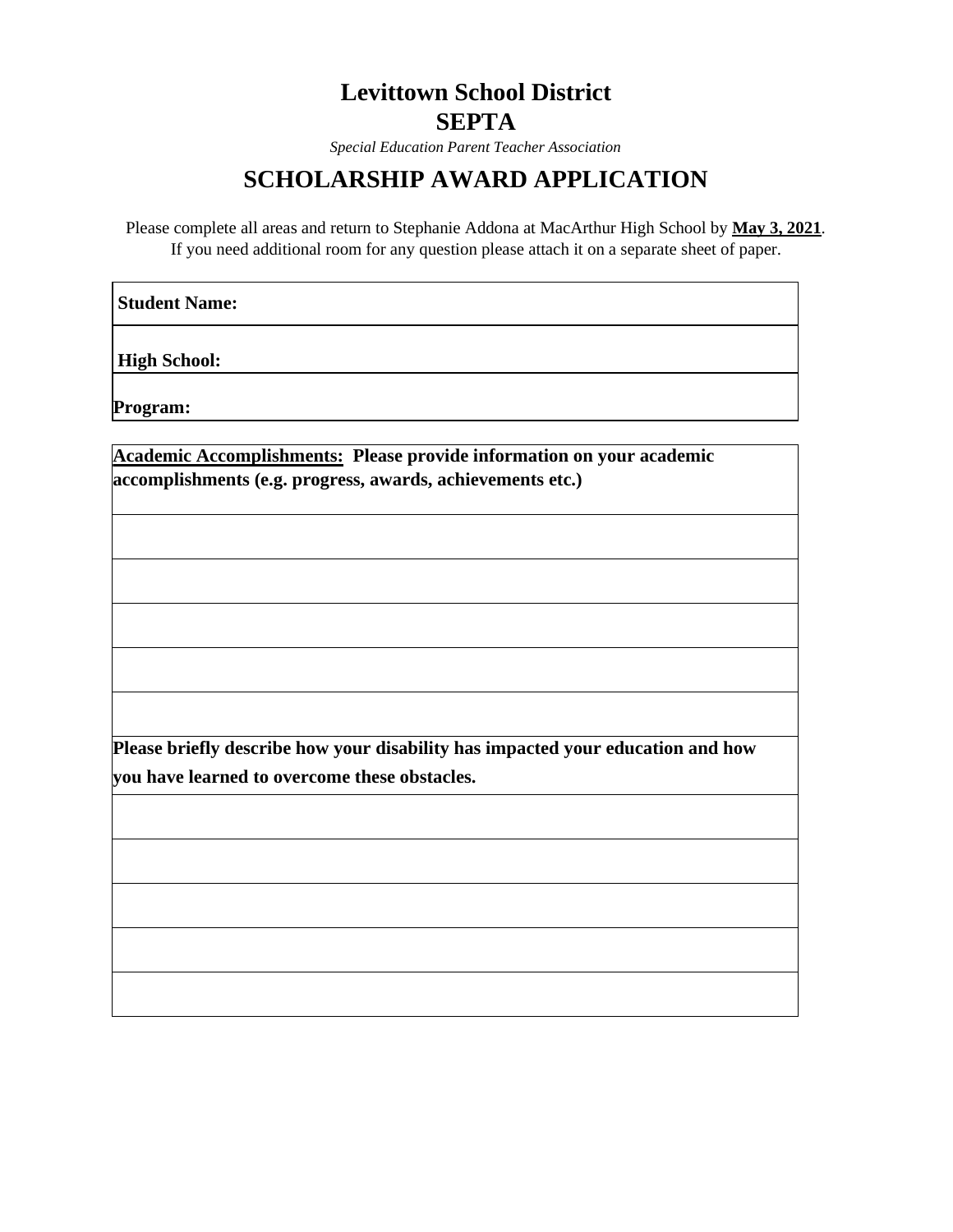**School Related Activities: Please list and describe any extra-curricular activities you have been involved in: clubs, sports, and school events/programs.**

| <b>Organization/Activity</b> | Years<br>involved | Description of involvement, position held,<br>contributions, etc. |
|------------------------------|-------------------|-------------------------------------------------------------------|
|                              |                   |                                                                   |
|                              |                   |                                                                   |
|                              |                   |                                                                   |

| <b>Community Related Activities: Please list and describe your extra-curricular activities:</b><br>community service, clubs, sports, and work experience. |          |                     |  |  |  |
|-----------------------------------------------------------------------------------------------------------------------------------------------------------|----------|---------------------|--|--|--|
|                                                                                                                                                           |          |                     |  |  |  |
|                                                                                                                                                           | involved | contributions, etc. |  |  |  |
|                                                                                                                                                           |          |                     |  |  |  |
|                                                                                                                                                           |          |                     |  |  |  |
|                                                                                                                                                           |          |                     |  |  |  |
|                                                                                                                                                           |          |                     |  |  |  |
|                                                                                                                                                           |          |                     |  |  |  |
|                                                                                                                                                           |          |                     |  |  |  |

**Post-Secondary Goals: What are your educational/vocational plans after high school graduation?** 

I assert that the information I have provided is accurate.

Student's Signature:

Date:

Parent's signature:

Date: